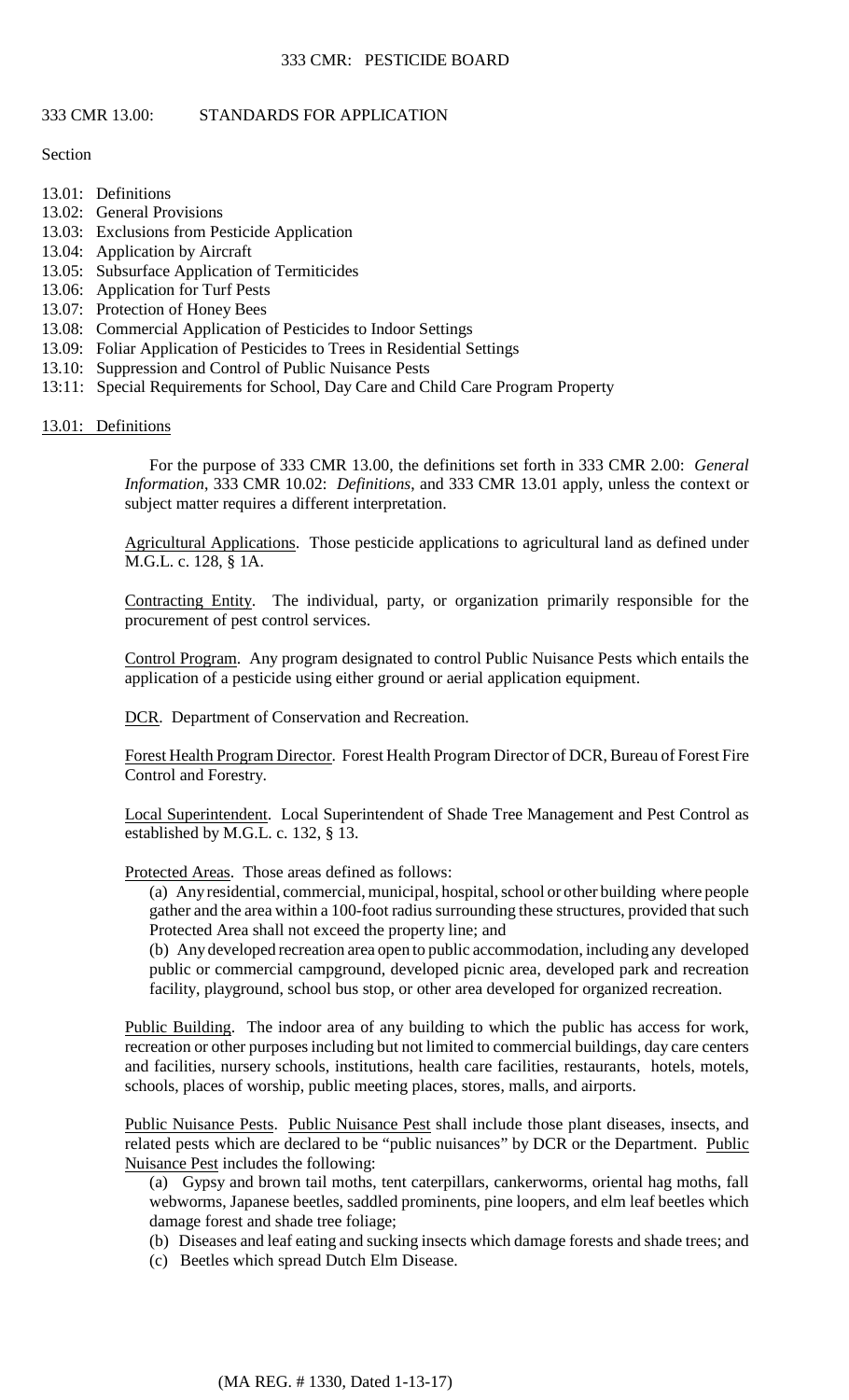and all ground applications made for the control of Public Nuisance Pests which cross property Wide Area Applications. All aerial applications made for the control of Public Nuisance Pests, lines or are made to areas that exceed one acre.

#### 13.02: General Provisions

(1) Anti-siphonage Devices. Pesticide application or mixing equipment designed, sold or intended for use in Massachusetts shall:

(a) If attached to pipes or fixtures which carry potable water, be separated from the water supply by an effective anti-siphonage device.

 (b) If drawing water from the surface waters of the Commonwealth, have an effective anti-siphonage device*.* 

(2) Applications Broader than 25 Acres. No application of a restricted or state limited use pesticide, as classified in 333 CMR 8.04(1)(b), to any area in excess of 25 acres shall be made unless the conditions set forth in 333 CMR 13.02(2)(a) through (b). 333 CMR 13.02 shall not apply to Agricultural Applications except for those made to forested land under production.

 (a) Notification of the proposed application has been given to the Department by the applicator or his/her employer at least two Department business days prior to the proposed application and the Department has reviewed and approved said application. Said notification shall include but not be limited to the following information:

1. Proposed dates of pesticide application, including alternative dates to be used in the event of improper conditions.

2. Location identified on a U.S.G.S. topographical or other map as specified by the Department.

3. Name and EPA Registration Number of the pesticide product to be applied.

4. Quantity of the pesticide to be applied.

5. Name and phone number of applicator from whom additional information can be obtained.

(b) The Department shall issue a written approval or rejection of the proposed application, as soon as possible, but in no case later than two weeks after the receipt of a complete notification.

(3) Agricultural Applications Near Public Ways. No application of a pesticide bearing the signal word "Danger" on the label and classified as a restricted use or state limited use pesticide pursuant to 333 CMR 8.04(1)(b) shall be made for the purpose of producing an agricultural commodity to a site within 50 feet of a public way unless notice of the application is given by the posting of a sign. Such sign shall:

(a) Be posted at least every 200 feet along the perimeter of the treated area facing the public way and at every principal entrance to the treated area facing the public way;

(b) Be posted between two and 24 hours prior to the application;

 (c) Be removed no sooner than 48 hours after the application and no sooner than the expiration of the Restricted Entry Interval (REI) stated on the label instructions under the heading "Agricultural Use Requirements;

(d) Be removed no later than 48-hours after the expiration of the Restricted Entry Interval (REI) stated on the label instructions under the heading "Agricultural Use Requirements;

 plus "Pesticides" and "Pesticidas" shall be at the top of the sign, and the words "Keep Out" and "No Entre" shall be at the bottom of the sign. Letters for all words must be clearly legible. A circle containing an upraised hand on the left and a stern face on the right must must be at least twice the height of the smallest letters. The length of the face must be only (e) Have a background color that contrasts with red. The words "Danger" and "Peligro", be at the center of the sign. The inside of the circle must be red, except that the hand and a large portion of the face must be in a shade that contrasts with red. The length of the hand slightly smaller than the hand. Additional information such as the name of the pesticide and the date of application may appear on the warning sign if it does not detract from the appearance of the sign or change the meaning of the required information; and

(f) Be at least 14 inches by 16 inches in size, with letters at least one inch in height.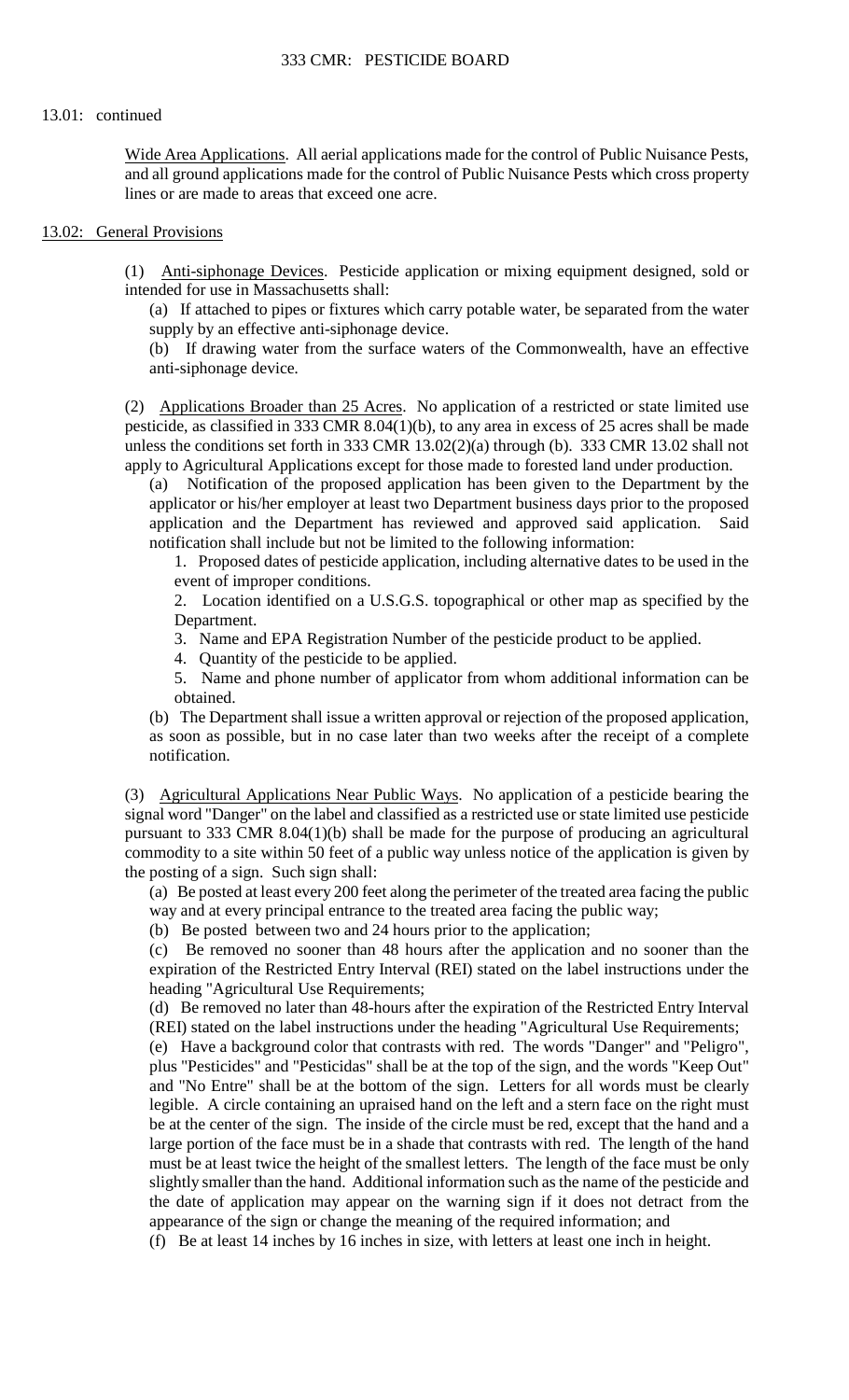(4) Applications Adjacent to Agricultural Lands. Pesticide applications made to areas adjacent to crops or pasturelands shall be so made that residues in excess of Environmental Protection Agency tolerances for crops and pasturage do not occur.

(5) All persons shall use pesticides in such a manner that there be no unreasonable adverse effect on the non-target environment.

(6) All persons shall:

(a) Use only methods and equipment which insure proper application of materials.

 (b) Operate in a careful manner and only when conditions are proper for controlling pests in the locality.

(c) Make no false or fraudulent claims. The term fraud includes misrepresentation personally or through the media, falsified records, invoices or reports.

#### 13.03: Exclusions from Pesticide Application

(1) General.

 approved by the State Reclamation and Mosquito Control Board shall not be made to private (a) Wide Area Applications of pesticides and mosquito control applications of pesticides property which has been designated for exclusion from such application by a person living on or legally in control of said property.

(b) Request for exclusion from Wide Area Applications of pesticides and mosquito control applications of pesticides approved by the State Reclamation and Mosquito Control Board may be made to the Department on a form prescribed by the Department. This form shall be submitted to the Department *via* first class mail or, if available at the time the exclusion request is made, electronically in a manner prescribed by the Department. The exclusion request shall then be transmitted by the Department to the mosquito control project or district in which the property is located, when applicable.

 (c) The Department shall require, at a minimum, the following information as part of the request for exclusion:

 1. name of the landowner or tenant requesting the exclusion. If request is made by the tenant, the name and contact information for the landlord must also be provided;

2. address of the individual requesting the exclusion (if different than property to be excluded);

3. telephone number of the individual requesting the exclusion;

 4. address of the property to be excluded, including the parcel identification number as assigned by the city or town if a property in question does not have a dwelling or a street address; and

5. a description of the types of pesticide application programs from which exclusion is requested.

 (d) Exclusion requests may be made at any time during the year, shall be effective 14 days from receipt of the request, and shall be in effect for the remainder of the calendar year in from receipt of the request, and shall be in effect for the remainder of the calendar year in which the request was made. All requests shall expire on December 31<sup>st</sup> of the calendar year in which it was made.

 (e) A designation for exclusion made by a tenant shall not be deemed to limit the right of the landlord to apply, or authorize the application of, pesticides to that land if by the express or implied terms of the rental agreement the owner retains the right to apply or authorize the application of such pesticides.

(f) 333 CMR 13.03 shall not be deemed to limit the right of an easement holder to apply pesticides to land which is subject to the easement if the easement expressly or implicitly includes the right to apply pesticides.

 condominium unit owner or condominium association retains the right to apply or authorize (g) A designation for exclusion made by a joint owner, tenant in common, or owner of a condominium unit shall not be deemed to limit the right of any other joint owner, tenant in common, condominium unit owner or condominium association to apply or authorize the application of pesticides to land if by the express or implied terms of the deed, condominium agreement or other agreement governing such land such other joint owner, tenant in common, the application of such pesticides.

 (h) The Department shall make a list of all exclusion requests made within a municipality available to the clerk of that municipality upon request.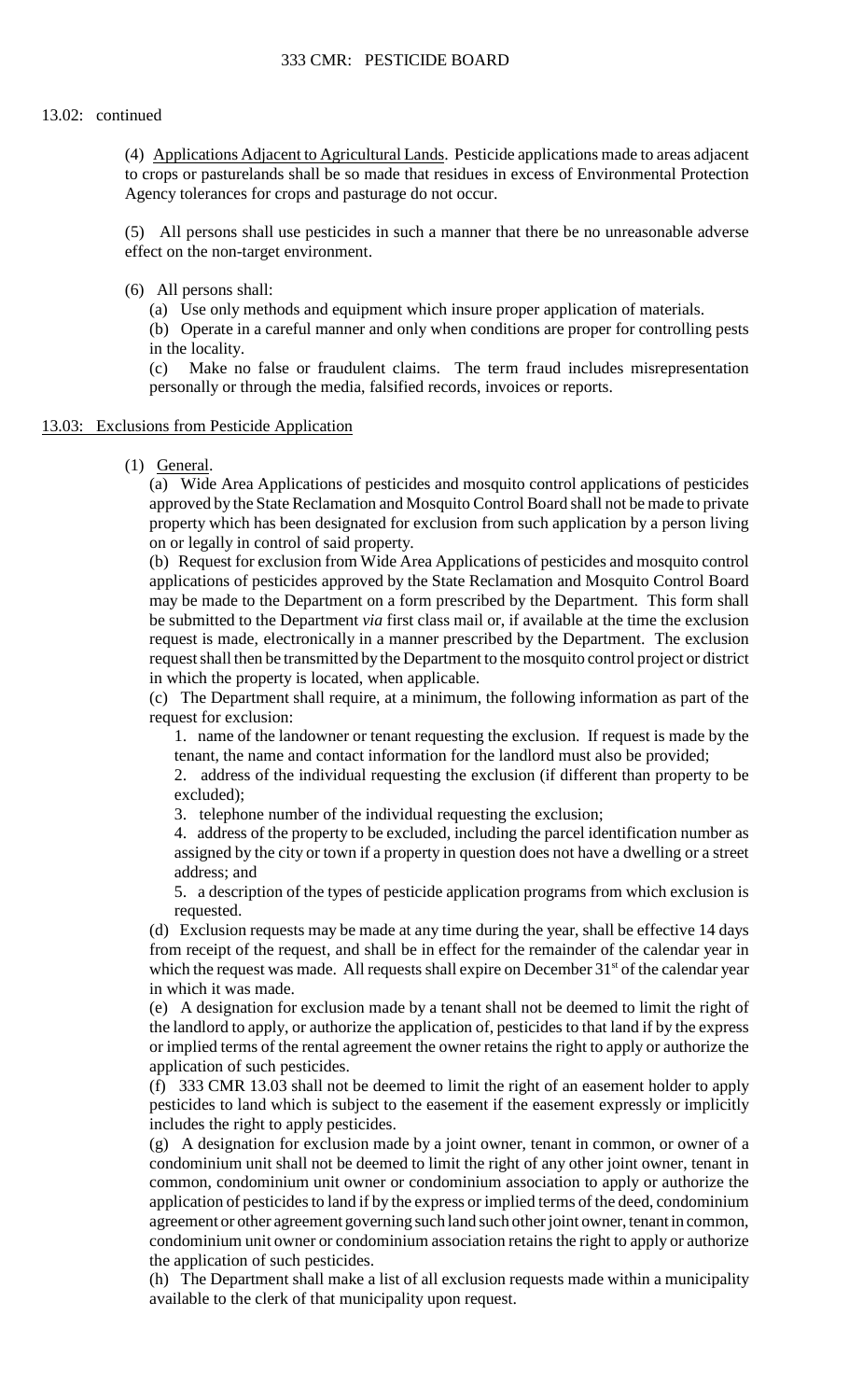Applications of pesticides and mosquito control applications of pesticides approved by the State (2) Marking Areas for Exclusion. All areas designated for exclusion from Wide Area Reclamation and Mosquito Control Board shall be marked as follows:

(a) Applications by Aircraft. The person requesting exclusion shall clearly mark boundaries or areas to be excluded using marking methods approved by the Department.

 areas to be excluded at least every 50 feet using marking methods approved by the A mosquito control project or district may require a specific method from the approved list, (b) Ground Applications. The person requesting exclusion shall mark the boundaries or Department which clearly defines the area of exclusion. Approved marking methods shall be listed on the Department's website at [www.mass.gov/eea/agencies/agr/pesticides/mosquito](http://www.mass.gov/eea/agencies/agr/pesticides/mosquito). which shall also be made available on its website.

(3) Requests for exclusion shall not be honored if:

(a) The request is not made in accordance with 333 CMR 13.03;

 (b) The Commissioner of Public Health has certified that the application is to be made to protect the Public Health;

(c) The Commissioner of the Department of Conservation and Recreation has certified that the application is necessary to contain an infestation of a recently introduced pest; or

(d) The Commissioner of the Department of Agricultural Resources has certified that the application is necessary to contain an infestation of a pest which is a significant threat to agriculture.

#### 13.04: Application by Aircraft

(1) Certification Requirement. No person shall apply pesticides by aircraft unless certified by the Department in Category 34 - Aerial.

(2) Permit Requirement. Except as provided for below, all who elect to control pests by the use of pesticides applied by aircraft shall do so only after receiving a permit issued by the Department. The Department shall issue such permit in those cases in which the applicant presents to the Department a plan acceptable to the Department and in compliance with the provisions of M.G.L. c. 132B.

(3) Exemptions from Permit Requirement. The following classes of applications by aircraft are exempted from the provisions of 333 CMR 13.04(2):

 (a) Those carried out on lands owned or controlled by the DCR and under the authority of M.G.L. c. 132;

(b) Those carried out in the conduct of mosquito control programs approved by the State Reclamation and Mosquito Control Board;

(c) Those made to state, county, and municipal lands under the authority granted to the public agencies having control of such lands, so long as these applications are designed to confine said applications to such public lands; and

(d) Agricultural Applications as defined.

(4) Notification for Aerial Applications. With the exception of Agricultural Applications, no applications of pesticides by aircraft shall be made unless the following conditions have been met:

(a) Notification of the proposed application has been given by the Contracting Entity to the public residing on adjacent lands by publication of a notice in a newspaper of general circulation normally used by the municipality for legal notices not later than two days before the application and no sooner than ten days before application. The notice shall include all of the following information:

- 1. Purpose of application;
- 2. Method of application;
- 3. Area of application;
- 4. Name and EPA Registration Number of the pesticide product to be applied;
- 5. Anticipated commencement date and time of application;

6. 6. Phone number of a contact person from whom additional information can be obtained;

- 7. Location where the public may view maps delineating the area of application; and
- 8. Locations where materials, used for marking areas of exclusion, will be distributed.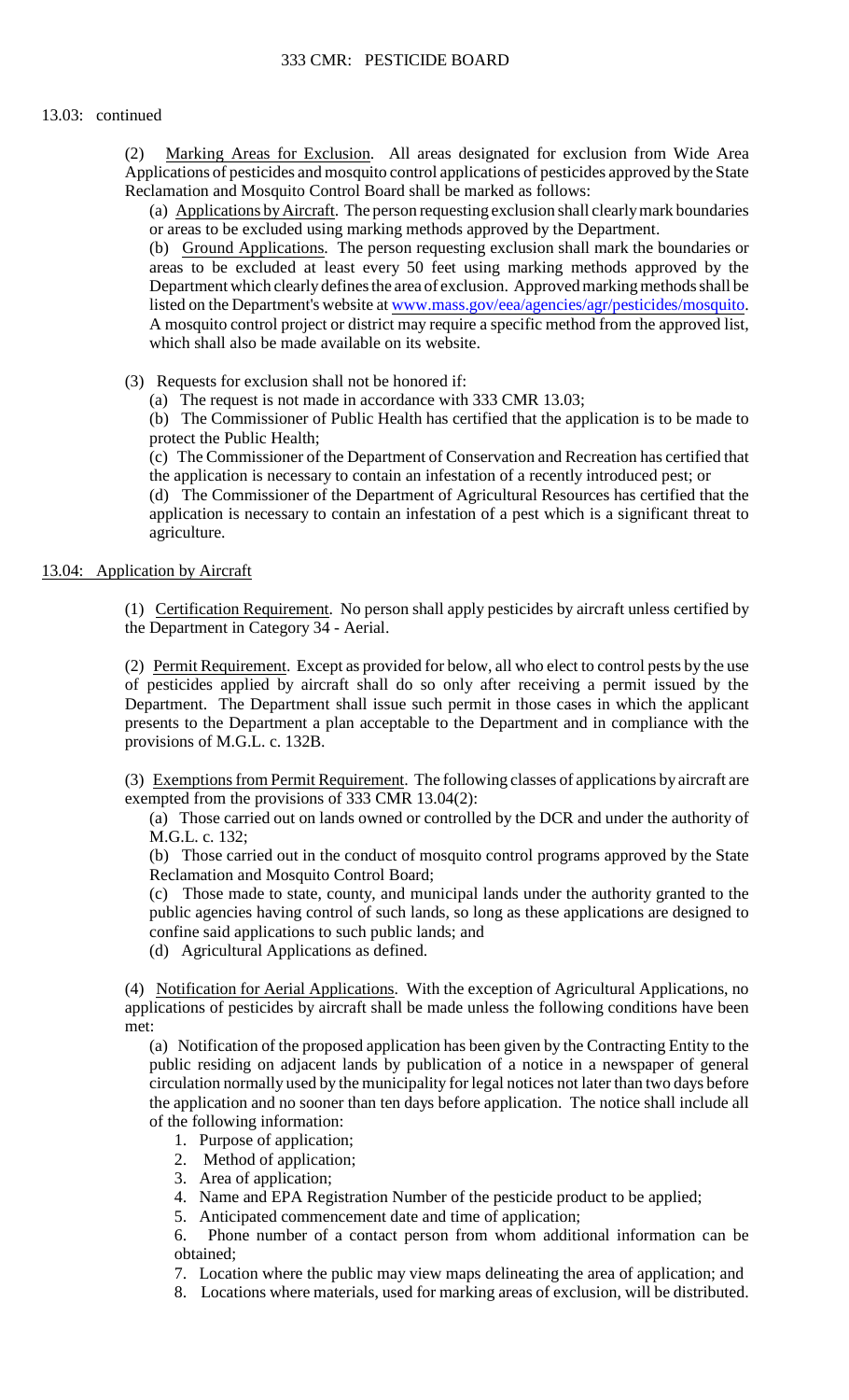(b) Notification of the proposed application has been given to the Department by the Contracting Entity at least two Department business days prior to the proposed application. Said notice shall include but not be limited to information required by 333 CMR 13.04(4)(a)1. through 8.

(c) Notification of proposed application has been given by the Contracting Entity to the Local Superintendent. Said notice shall include but not be limited to information required by 333 CMR 13.04(4)(a)1. through 8.

(5) Use and Maintenance of Maps. The site of each application of pesticides by aircraft, other than for the production of an agricultural commodity, shall be recorded on a U.S.G.S. topographical or other map as specified by the Department, which shall be maintained by the applicator or his or her employer for a period of three years and shall be made available to the Department upon request.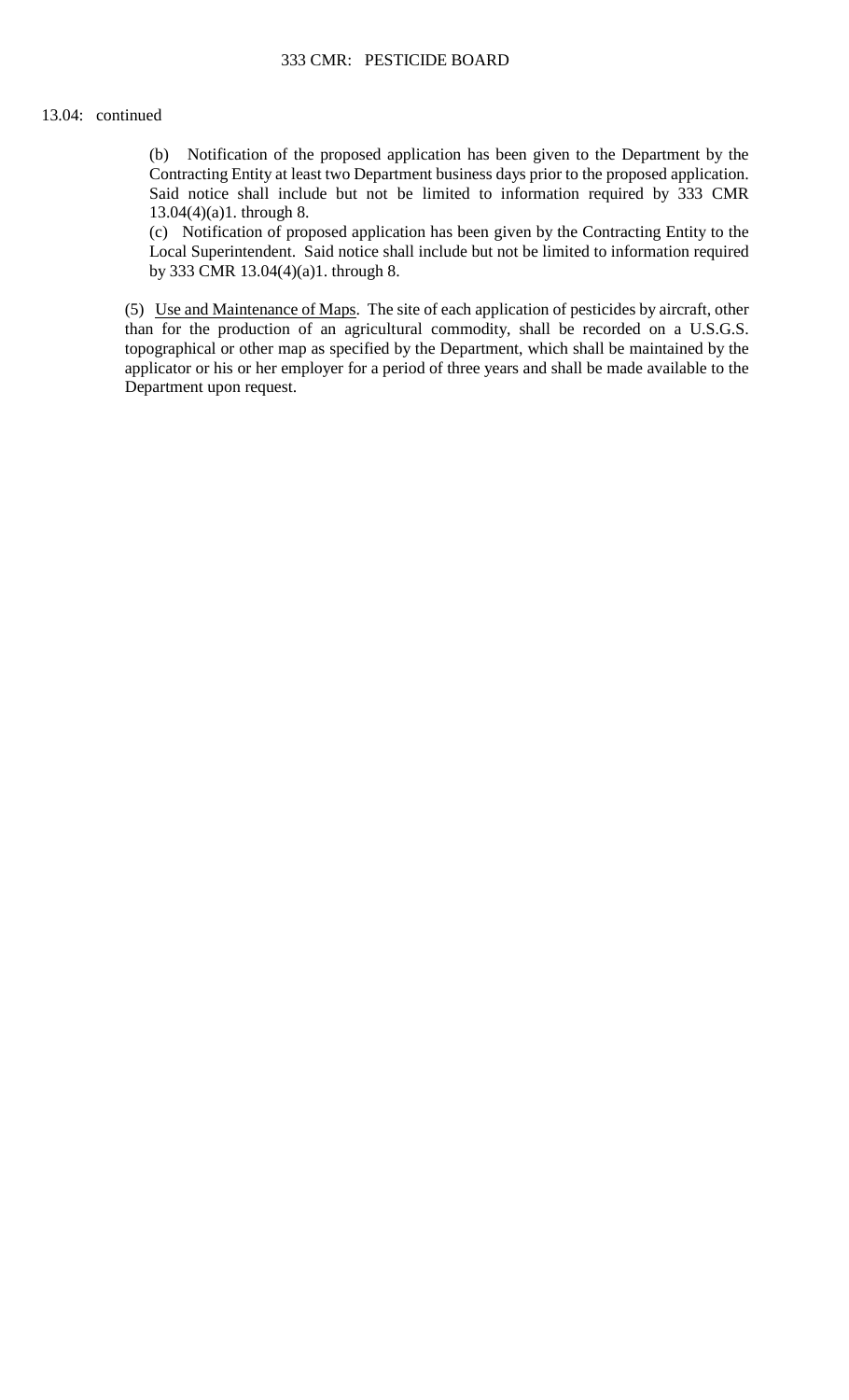(6) Aerial Applications Within 150 Feet of a Public Way. No aerial application of pesticides shall occur within 150 feet of persons or vehicles transiting a public way which is owned or maintained by a government entity.

 (a) Exemptions. 333 CMR 13.04(6) shall not apply to Wide Area Applications to which one or more of the following applies:

1. The Commissioner of the Department of Conservation and Recreation has certified that the application is necessary to contain an infestation of a recently introduced pest; 2. The Forest Health Program Director or Local Superintendent has determined that the application is necessary to control Public Nuisance Pests; or

3. The Commissioner of the Department of Agricultural Resources has certified that the application is necessary to contain an infestation of a pest, which is a significant threat to agriculture.

(b) Exemption. 333 CMR 13.04(6) shall not apply to mosquito-adulticide applications approved by the State Reclamation and Mosquito Control Board.

 Mosquito Control Board are exempt from 333 CMR 13.04(4) and (6) if all of the following (7) Exemptions for Aerial Application of Mosquito Larvacides. Mosquito larvicide applications made by mosquito control programs approved by the State Reclamation and conditions have been met:

(a) Notice of the proposed application has been published in a newspaper of general circulation in the affected municipality between February  $1<sup>st</sup>$  and March  $1<sup>st</sup>$  of the year the application is intended to be made. The notice shall include the following information:

- 1. Purpose of control program;
- 2. Method of application;
- 3. Area of application if known;
- 4. Name and EPA Registration Number of the pesticide product to be applied; and

 5. Phone number of a contact person from whom additional information can be obtained.

Within seven calendar days of publication, a copy of the notice shall be provided to the Department and the Board of Health in the municipality where the application is to be made. (b) Notice of the proposed application has been provided to the Department and the Board of Health in the municipality where the application is to be made prior to the application. The notice shall include the following information:

- 1. Purpose of control program;
- 2. Method of application;
- 3. Area of application;
- 4. Date and time of application;
- 5. Name and EPA Registration Number of the pesticide product to be applied; and

6. Name of the applicator and phone number of a contact person from whom additional information can be obtained.

(8) Emergency Provision. In the event of an emergency situation requiring immediate application of pesticides by aircraft, the Department may waive or alter any or all of the provisions of 333 CMR 13.04.

 (9) Aerial Agricultural Applications. The following conditions shall apply to fixed wing Agricultural Applications of pesticides:

 (a) The Department may approve agricultural land for fixed wing aerial application on an annual basis. No aerial Agricultural Application of pesticides shall be made by fixed wing aircraft unless a valid permit has been issued by the Department for the field to be treated. The Department shall issue permits only in those cases where the Department has determined that such fixed wing aerial applications will not cause or will not likely cause injury to humans and will not cause an unreasonable adverse effect on the environment.

(b) Prior to issuing such a permit, the Department will assess conditions at the site to be treated in order to determine the likelihood of off-target movement of pesticides applied. Based on this determination, the Department may attach conditions to the permit. The Department shall notify the local board of health of permit application(s) and any conditions attached to the permit.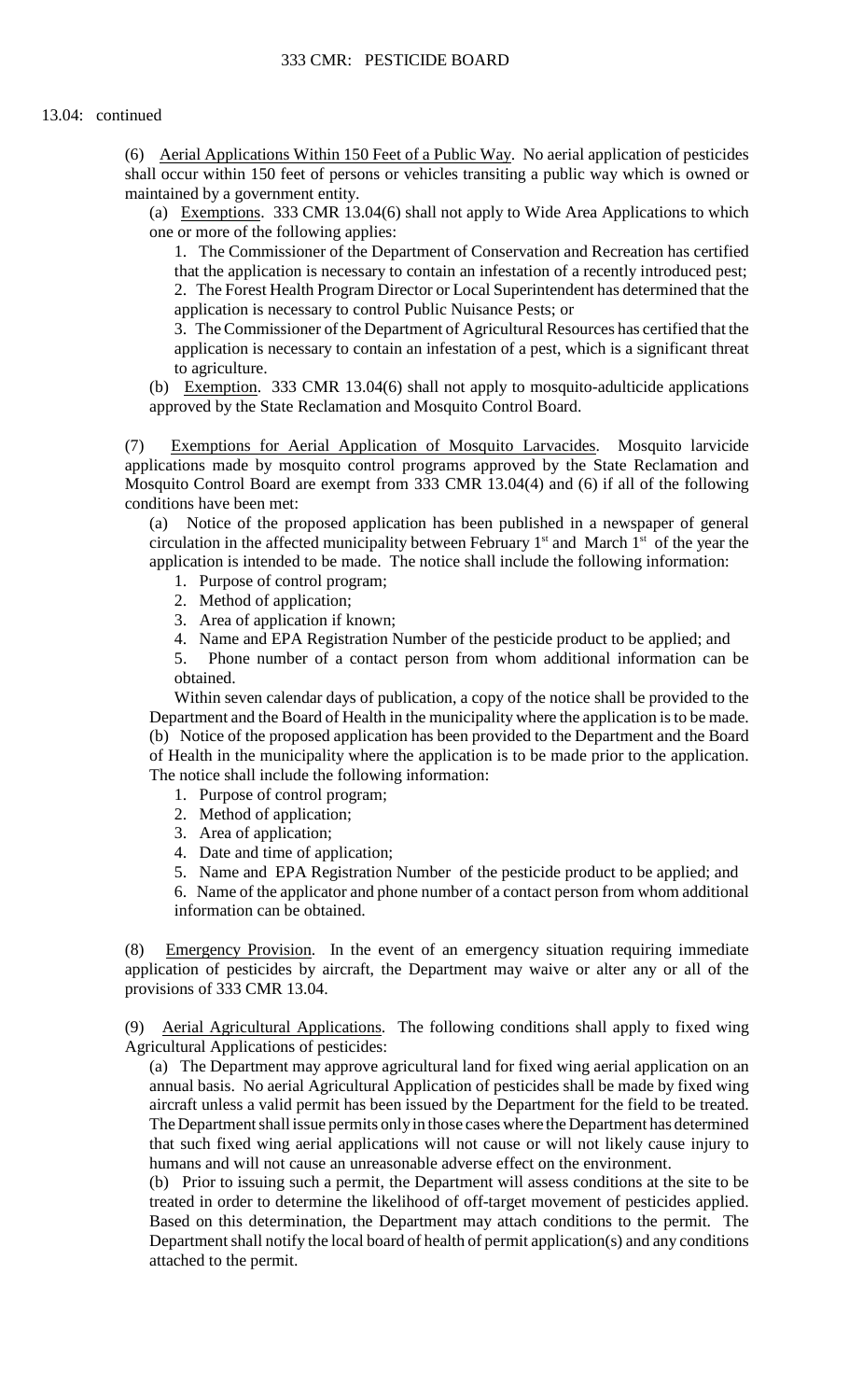at least 21 calendar days prior to the proposed start of applications and must contain the (c) Unless waived by the Department for good cause, permit applications must be received following information:

1. The name, address and phone number of the manager or farmer of the property;

2. A Town/City Assessor map, if available, or another map acceptable to the Department provided that the map clearly identifies the field and Protected Areas;

3. The crop planted or to be planted in the field;

4. The number of acres of the field; and

5. Names and EPA Registration Numbers of pesticide products to be applied during that season.

(d) Aerial Agricultural Application of pesticides for the purpose of producing an agricultural commodity shall be made subject to the following conditions:

1. No aerial Agricultural Application shall be made with ultra low volume technique.

 2. Aerial Agricultural Application shall cease if there is visible drift to non-target areas. Application shall not resume until weather conditions or operating conditions have changed so as to preclude drift.

 3. No aerial Agricultural Application of liquid formulation pesticides shall be made to any area of an agricultural field if the area to be treated is within 150 feet of a Protected Area, unless the owner(s) or manager(s) of the property containing the Protected Area has submitted a written waiver to the farmer or manager of the site to be treated.

 4. No aerial Agricultural Application of granular formulation pesticides shall be made to agricultural land if the area to be treated is within 50 feet of a Protected Area, unless the owner(s) or manager(s) of the property containing the Protected Area has submitted a written waiver to the farmer or manager of the site to be treated.

 5. No aerial Agricultural Application of a liquid formulation pesticide shall be made within 400 feet of a public surface water supply, not to include tributaries thereto.

6. No aerial Agricultural Application of a granular formulation pesticide shall be made within 250 feet of a public surface water supply, not to include tributaries thereto.

 agricultural field if the area to be treated is within 50 feet of adjacent non-agricultural 7. No aerial Agricultural Application of pesticides shall be made to an area of an property unless the owner(s) or manager(s) of the abutting property has submitted a written waiver to the farmer or manager of the site to be treated.

(e) Unless the pilot or others are endangered, pesticide applicators for aerial Agricultural Applications shall not conduct turns over adjacent Protected Areas and water bodies not located within the confines of the agricultural site.

(f) Unless the pilot or others are endangered, pesticide applicators for Agricultural Applications shall make swaths parallel to roads, water bodies and Protected Areas.

(g) No aerial Agricultural Application of a pesticide for the purpose of producing an agricultural commodity shall be made to a site within 500 feet of a Protected Area unless notice of the application is given by the posting of a sign. All signs posted pursuant to 333 CMR 13.04(g) shall meet with the following requirements:

1. Be posted at conspicuous points but in no case less than every 200 feet and at every principal entrance fronting a public road;

2. Be posted between two and 24 hours prior to the application;

 3. Be removed no sooner than 48 hours after the application and no sooner than the expiration of the Restricted Entry Interval (REI) stated on the label instructions under the heading "Agricultural Use Requirements;

 (REI) stated on the label instructions under the heading "Agricultural Use Requirements; 4. Be removed no later than 48-hours after the expiration of the Restricted Entry Interval 5. Have a background color that contrasts with red. The words "Danger" and "Peligro," plus "Pesticides" and "Pesticidas" shall be at the top of the sign, and the words "Keep Out" and "No Entre" shall be at the bottom of the sign. Letters for all words must be clearly legible. A circle containing an upraised hand on the left and a stern face on the right must be at the center of the sign. The inside of the circle must be red, except that the hand and a large portion of the face must be in a shade that contrasts with red. The length of the hand must be at least twice the height of the smallest letters. The length of the face must be only slightly smaller than the hand. Additional information such as the name of the pesticide and the date of application may appear on the warning sign if it does not detract from the appearance of the sign or change the meaning of the required information; and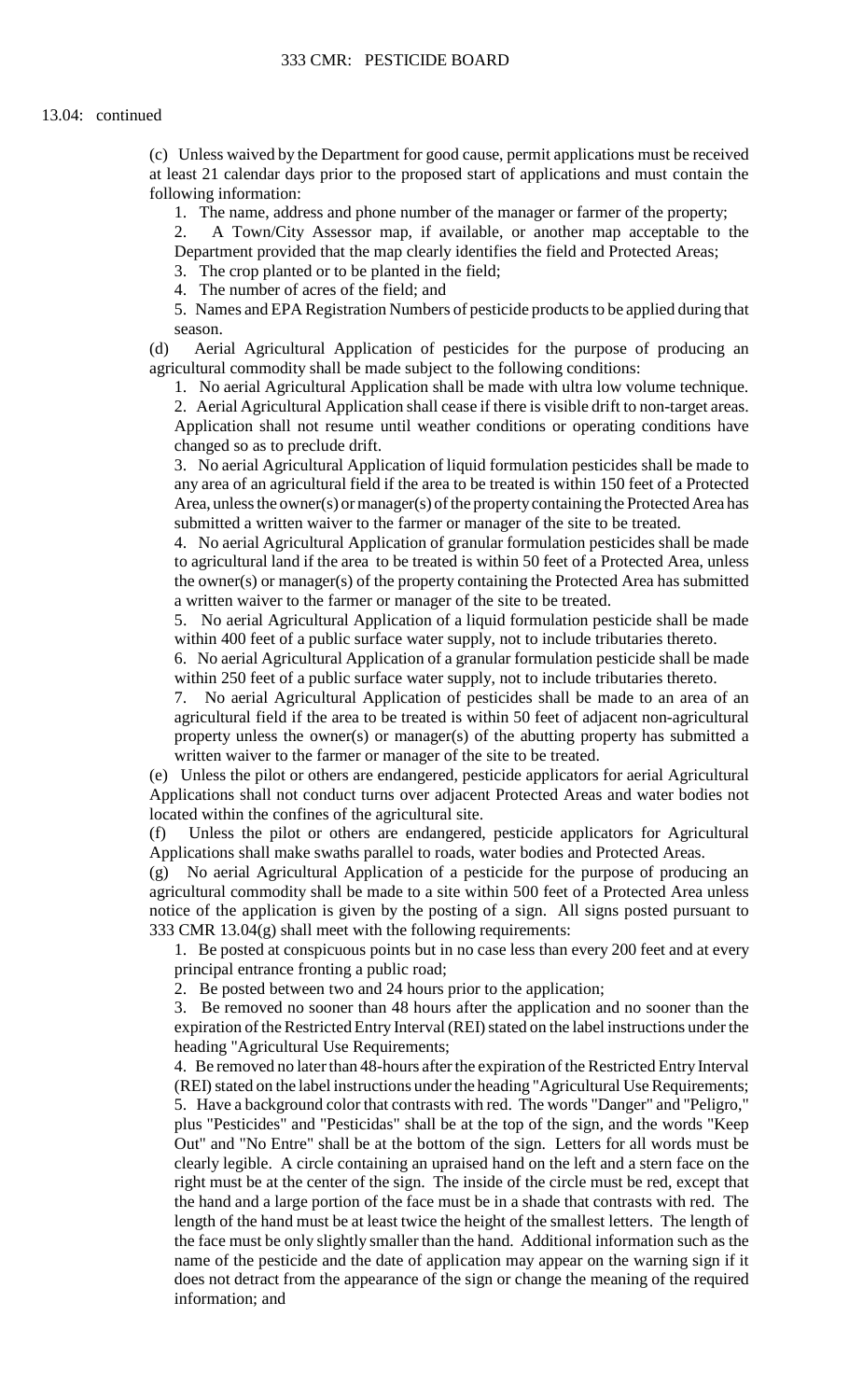6. Be at least 14 inches by 16 inches in size, with letters at least one inch in height.

#### 13.05: Subsurface Application of Termiticides

(1) Certification of Applicators. All pesticide applicators who make subsurface applications of pesticides for control of termites shall be certified by the Department in Category 43 - Termite and Structural Pest Control or shall work under the direct supervision of an individual who is certified by the Department in said Category.

(2) Sub-slab Elements. Termiticide shall not be injected beneath concrete slabs or other flooring until locations of intra or sub-slab heating ducts, water lines, sewer lines, electrical conduits or other subslab utility elements have been determined.

 (3) Foundations with Holes, Cracks or Voids. Treatment of areas outside the perimeter of buildings which have basements or crawl spaces which extend below the level of the outside grade and which have holes, cracks or voids which may allow infiltration of the pesticides may not take place until the applicator has taken steps to ensure that significant amounts of pesticide will not infiltrate into the basement or crawl space.

 to apply termiticides, the applicator or his/her employer shall provide the Contracting Entity with (4) Applicable to all Subsurface Termiticide Applications. Prior to entering into any contract a Department-approved Consumer Information Bulletin on Termite Applications which shall contain such information that the Department deems necessary.

### 13.06: Application for Turf Pests

 (1) Residential Properties. No commercial application of pesticides shall be made for the control of turf pests on residential properties without the following provisions:

 his/her employer shall provide the Contracting Entity with a written statement approved by applicator or his/her employer shall provide the Contracting Entity with the opportunity to (a) Prior to entering into any agreement to apply pesticides to residential turf or prior to renewal of an existing agreement to apply pesticides to residential turf, the applicator or the Department which shall contain such information that the Department deems necessary. (b) At the time of entering into any agreement to apply pesticides to residential turf, or at the time of renewal of an existing agreement to apply pesticides to residential turf, the request prior notification from the applicator or his/her employer of each application made to said property.

(c) Upon completion of each application, the applicator or his/her employer shall leave at the residence a written statement containing the following information:

1. The name and license/certification number of the applicator;

2. The names and EPA Registration Numbers of the pesticide products that were applied to the property and for what purpose;

 3. Any precautions indicated on the labeling relative to post-application requirements; and

4. The date and time of application.

(d) Owners who occupy the residences associated with the turf being treated may waive the above requirements under the following conditions:

1. The property owner and immediate family are the only persons occupying the property being treated; or

2. The residence is unoccupied and will remain unoccupied for a minimum of 72 hours after the application is made.

The waiver must be at the written request of the property owner and made using a Department-approved form. Completed forms must be maintained by the applicator or his/her employer for three years.

 (e) Prior to commencing each application, the applicator shall post a sign or signs, approved by the Department, on the turf intended for treatment. The applicator must leave such sign(s) posted on the property and shall instruct the customer that signs should neither be removed sooner than 24 hours after the application was made nor left up for more than 72-hours. Said signs must be posted at conspicuous points of access to the property.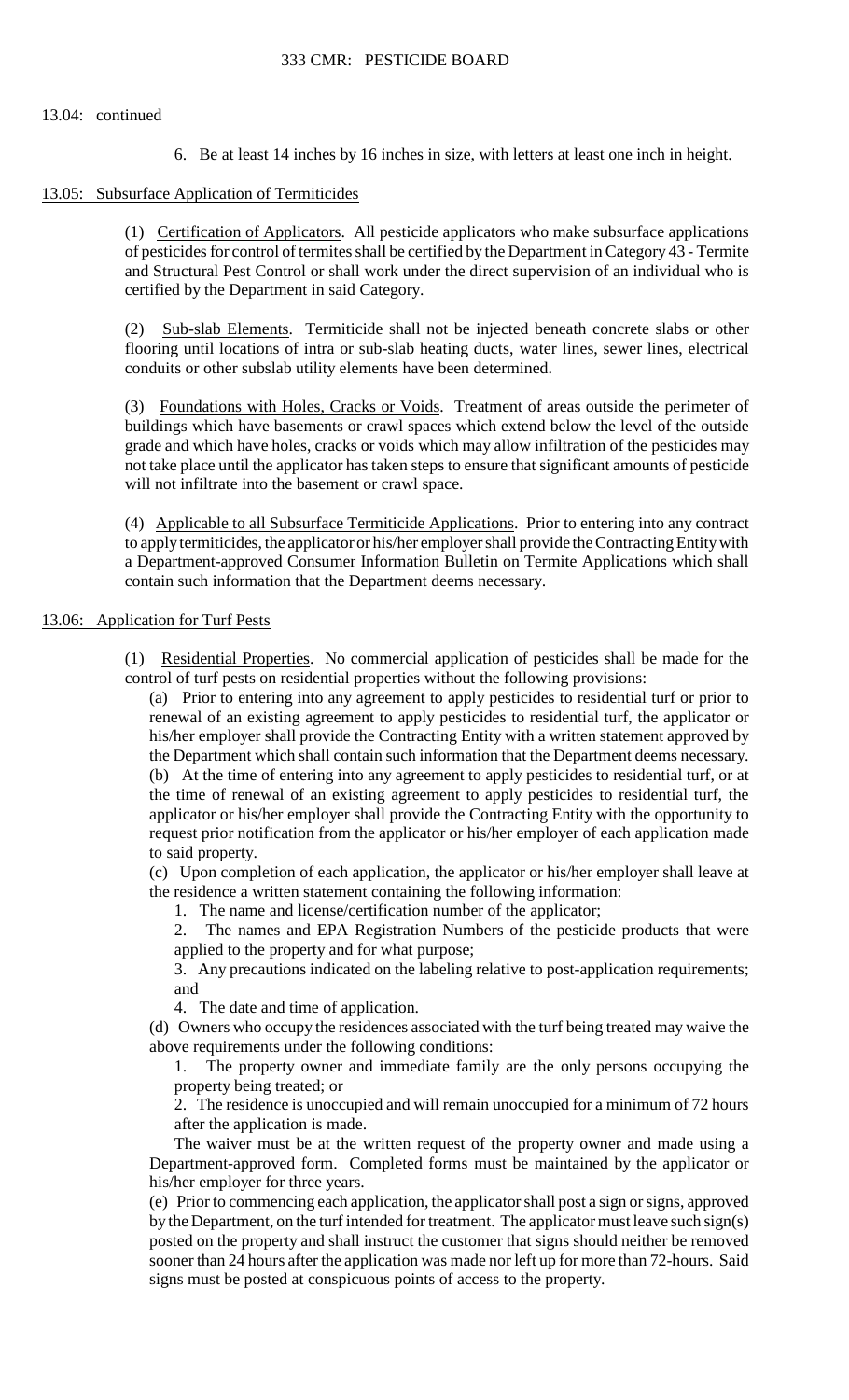(2) Non-residential Properties. No application of pesticides shall be made for the control of turf pests on public or private non-residential properties without the following provisions:

(a) Prior to entering into any agreement to apply pesticides to public or private nonresidential turf, or prior to renewal of an existing agreement to apply pesticides to public or private non-residential turf, the applicator or his/her employer shall provide the Contracting Entity with a written statement approved by the Department which shall contain such information that the Department deems necessary.

 non-residential turf, or at the time of renewal of an existing agreement to apply pesticides to (b) At the time of entering into any agreement to apply pesticides to public or private public or private non-residential turf, the applicator or his/her employer shall provide the Contracting Entity with the opportunity to request prior notification from the applicator or his/her employer of each application made to said property.

 (c) After each application, the applicator shall notify the Contracting Entity, property manager, or turf superintendent of the application including the information provided for in 333 CMR 13.06(1)(c)1. through 4.

 by the Department, on the turf intended for treatment. The applicator must leave such sign(s) superintendent that signs should neither be removed sooner than 24 hours after the application was made nor left up for more than 72 hours. Said signs must be posted at (d) Prior to commencing each application, the applicator shall post a sign or signs, approved posted on the property and shall instruct the Contracting Entity, property manager, or turf conspicuous points of access to the property.

(3) Golf Courses. In addition to the requirements of 333 CMR  $13.06(2)(a)$  through (c), the following provisions shall apply to the application of pesticides made for the control of turf pests on golf courses:

 (a) All records of pesticides application made for the control of turf pests on golf courses shall be kept on-site and made available to any individual upon a reasonable request.

(b) Prior to commencing each application, the applicator shall post signs, approved by the Department. The applicator must leave such signs posted on the property and shall instruct the Contracting Entity, property manager, or turf superintendent that signs should neither be removed sooner than 24 hours after the application was made nor left up for more than 72 hours. Said signs must be posted at the following points:

1. At the location where individuals must register or sign in before use of the turf;

2. At the first tee; and

 3. At the tenth tee, if applications are made to turf that is used to play or access holes ten through 18 of the course.

### 13.07: Protection of Honey Bees

 (1) Use of Microencapsulated Methyl Parathion. Microencapsulated methyl parathion shall be used or applied in Massachusetts only as provided for below:

(a) Microencapsulated methyl parathion shall only be used or applied to control first generation European corn borer on sweet corn, San Jose scale on apples, or for those uses which the Department finds do not expose honey bee populations to the spray pattern or the

resultant residues of the pesticide.<br>(b) Applications to control European corn borer shall not be made after July 1<sup>st</sup> of any year, unless such date is amended by the Department for good cause.

 (c) Each use of microencapsulated methyl parathion shall only be made under the authority of a permit issued by the Department.

(d) A condition of any permit issued for outdoor use of microencapsulated methyl parathion shall be that where there exists an occurrence of significant flowering plants being visited by honey bees for the purpose of gathering nectar or pollen in the field or orchard being treated, or on those areas bordering such field or orchard to which spray may drift, applicators must take appropriate steps such as mowing ground cover prior to application to minimize the occurrence of bloom at the time of the pesticide use.

 encapsulated methyl parathion to any person who does not possess a currently valid permit (e) No licensed dealer in restricted pesticides or any other dealer shall sell microto use this pesticide.

(f) No other person shall sell, trade, or otherwise transfer microencapsulated methyl parathion to any person who does not possess a currently valid permit to use this pesticide.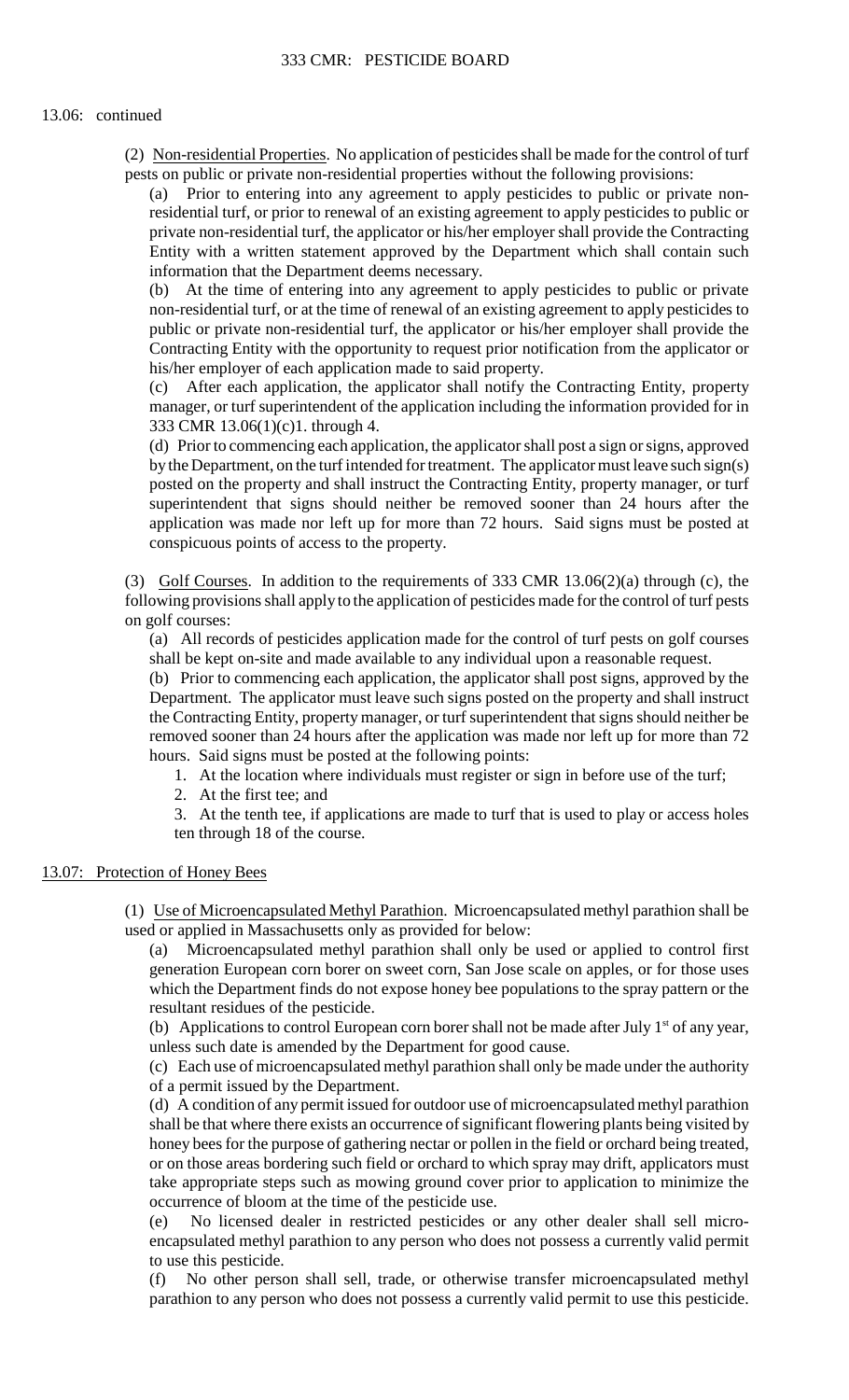(g) At least 24 hours prior to any application of microencapsulated methyl parathion, applicators will notify all apiary owners listed on the Department Apiary list whose hives are within five miles of the site of application. Applicators shall also check with known agricultural establishments within a five mile radius of the application site to determine if pollinator hives are on-site, and shall provide at least 24 hours' prior notification of application to any of these establishments that are determined to have pollinator hives onsite.

(2) All persons are prohibited from applying pesticides, which bear a warning statement on the label concerning bees, to fruit trees, alfalfa, clover, or trefoil grown as field-crops while in bloom without making reasonable inquiry as to the presence of apiaries on the premises or within a 2.5 mile radius of the application site. If apiaries are found to occur within 2.5 miles of the application site, the applicator shall provide 24 hours' pre-notification to owners of the apiaries. Reasonable inquiry shall consist of obtaining a current Apiary list from the Department and checking with known agricultural establishments within a 2.5-mile radius of the application site to determine if pollinator hives are on-site.

## 13.08: Commercial Application of Pesticides to Indoor Settings

(1) General Requirements.

(a) Applicators of pesticides to indoor settings shall take all practical steps necessary to avoid applications with people present in a room or area to be treated. Individuals occupying a room or area to be treated at the time of application shall be informed of the procedure.

(b) Applications of disinfectants, algaecides, antimicrobials, paints, stains, wood preservatives, insecticidal baits placed in tamper-resistant bait stations or in generally inaccessible locations, and applications to wall or floor voids are exempt from 333 CMR 13.08.

 (c) Rodenticides placed in generally accessible areas of indoor settings must be placed in tamper-resistant bait stations and must be secured in place so as to prevent lifting and/or removal of these bait stations.

(d) The applicator or his/her employer must notify the Contracting Entity of all postapplication label requirements pertinent to the application.

 the individuals occupy or have access. Pre-notification shall be made in writing and contain (e) The applicator or his/her employer shall provide pre-notification to any person upon request between seven days and 48 hours prior to any application of pesticides to areas which the following information:

- 1. Name and phone number of the company making the application;
- 2. Proposed date of application;
- 3. Locations to be treated; and

 4. Names, EPA Registration Numbers, and active ingredients for the pesticide products that may be used.

- (f) Rodenticide bait stations shall carry a label which indicates the following:
	- 1. Name and phone number of the company making the application;
	- 2. Date of the application;
	- 3. Name and EPA Registration Number of the pesticide product; and
	- 4. Active ingredients in product.

(g) Upon completion of each application, the applicator or his/her employer shall provide the Contracting Entity, and, upon request, the building residents and occupants, with the following information:

- 1. Name and phone number of the pest control company;
- 2. Name and license number of applicator;
- 3. Target pests;
- 4. Names and EPA Registration Numbers of the pesticide products applied; and
- 5. Date and approximate time of application.

 addition to the requirements of 333 CMR 13.08(1), whenever the Contracting Entity resides in (2) Residential Buildings where the Contracting Entity Resides in the Unit to be Treated. In the unit to be treated with pesticides, the applicator or his/her employer shall provide the Contracting Entity with a Department-approved Consumer Information Bulletin prior to entering into an agreement for pesticide application.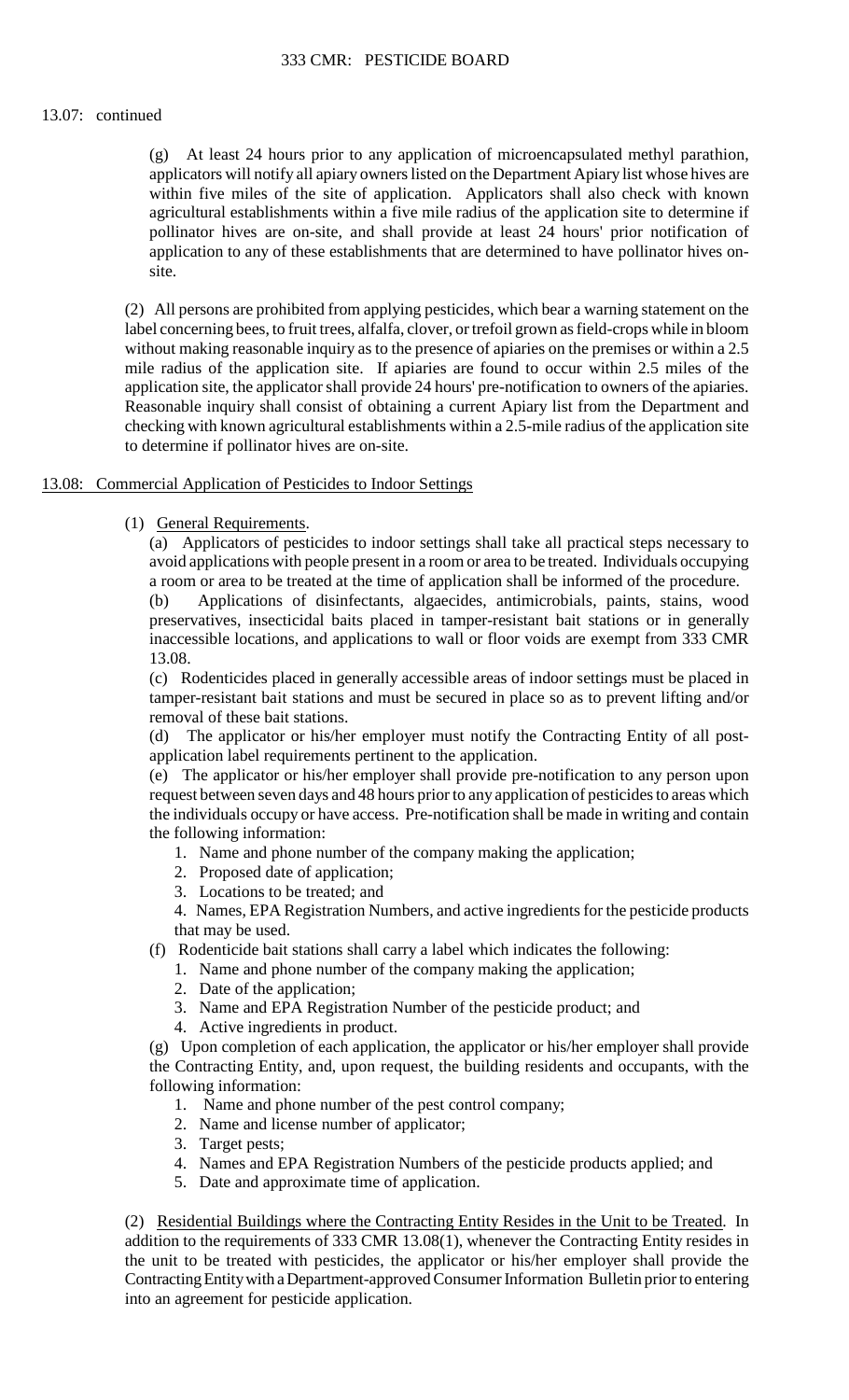whenever a pesticide application is made to a unit in which the Contracting Entity does not (3) Residential Buildings where the Contracting Entity Does Not Reside in the Unit to be Treated. In addition to the requirements of 333 CMR 13.08(1), the following shall apply reside:

(a) Upon entering into an agreement for pesticide application, the applicator or his/her employer shall provide the Contracting Entity with a Department-approved Information Bulletin for Building Managers and Landlords.

 (b) The applicator or his/her employer shall pre-notify all occupants of residential units between seven days and 48 hours prior to any application of pesticides to areas which residents occupy or have access. Pre-notification shall be made in writing and shall contain the following information:

- 1. Name and phone number of the company making the application;
- 2. Proposed date and time of application;
- 3. Locations to be treated;

 4. Product names, EPA Registration Numbers, and active ingredients for the pesticide products that may be used;

5. Purpose of application;

6. Preparation procedures required by the pesticide label to protect items such as food, utensils, and pets; and

7. Department-approved Consumer Information Bulletin.

(c) Prior to commencing each application, the applicator shall post a notice, approved by the Department, on all of the entrances of areas to be treated to which residents or others may have access. The applicator must leave these notices posted after the application. Entrances to units of individuals do not require posting.

Contracting Entities who do not wish to have notices posted must sign a Departmentapproved form stating that they do not want notices posted. Such signed forms shall be maintained by the applicator or his/her employer for a period of three years and shall be made available to the Department upon request.

(4) Notification and Disclosure Requirements Applicable to Pesticide Applications Made in Non-residential Public Buildings. In addition to the requirements of 333 CMR 13.08(1) the following shall apply whenever a pesticide application is made in a non-residential public building:

(a) Prior to entering into an agreement, the applicator or his/her employer shall provide the Contracting Entity with a Department-approved Information Bulletin for Building Managers and Landlords.

(b) Prior to commencing each application, the applicator shall post a notice, approved by the Department, on all of the entrances to the treated room or area to be treated. The applicator must leave these notices posted after the application.

Contracting entities who do not wish to have notices posted must sign a Departmentapproved form stating that they do not want notices posted. Such signed forms shall be maintained by the applicator or his/her employer for a period of three years and shall be made available to the Department upon request.

 $(c)$ The applicator or his/her employer shall provide the following information on previously conducted applications to any individual upon reasonable request:

- 1. All locations treated, including locations of rodenticide bait stations;
- 2. The date and time of application; and
- 3. The names of products used, EPA Registration Numbers, product active ingredients, and a copy of the label for each product used.

(d) Upon the request of any person, the applicator or his/her employer shall pre-notify that person between seven days and 48 hours prior to any application of pesticides. Prenotification shall be made in writing and contain the following information:

- 1. Name and phone number of the company making the application;
- 2. Proposed date and time of application;
- 3. Locations to be treated;
- 4. Product name, EPA Registration Numbers, and active ingredients for the pesticide products that may be used; and
- 5. Purpose of application.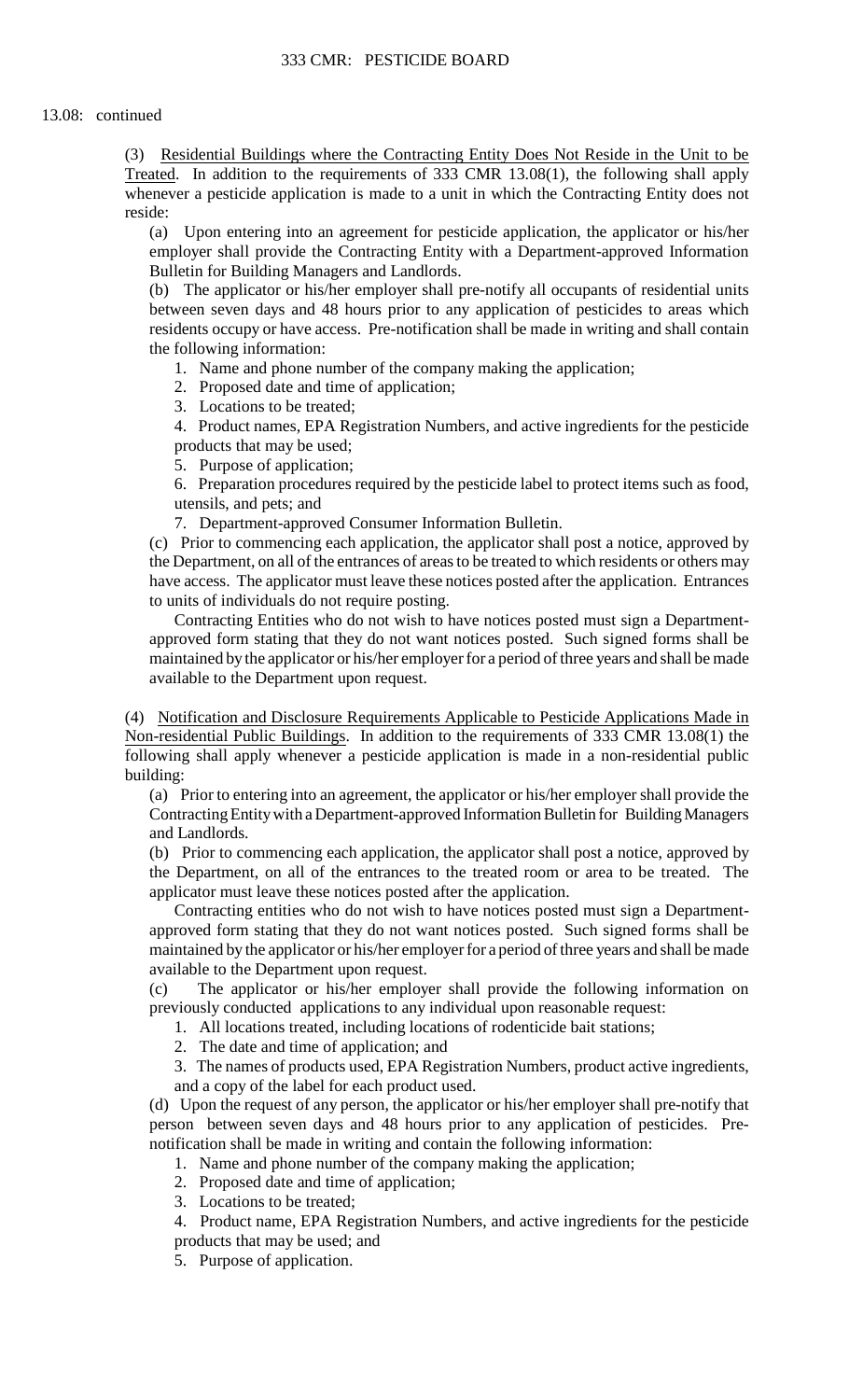(5) Waiver of Pre-notification for Emergency Applications.

(a) Pre-notification may be waived for pesticide applications made to indoor settings when there is an immediate threat to public health or safety.

(b) Use of this pre-notification waiver may be made only under the following conditions: 1. Each waiver may be used for only one pesticide application;

 2. The rationale for the need for the waiver must be documented in writing by the applicator or his or her employer;

3. The applicator or his or her employer must keep a written record of the waived pesticide application, along with the written rationale for the need for the waiver, for at least three years;

4. The written record of the waived pesticide application, along with the written rationale for the need for the waiver, must be made available to any individual upon a reasonable request;

 5. A written record of the waived pesticide application, along with the written rationale for the need for the waiver, must be submitted to the Department within 24 hours after the pesticide application; and

6. A written record of the waived pesticide application, along with the written rationale for the need for the waiver, must be provided to all individuals who have requested prenotification within 48 hours after application.

## 13.09: Foliar Applications of Pesticides to Trees in Residential Settings

Prior to entering into an agreement or renewing an existing agreement which entails foliar application to trees on or bordering residential properties, the applicator or his/her employer shall provide to the Contracting Entity a written statement approved by the Department. The statement shall include information on the applicable Department pesticide regulations, techniques that will be used to minimize human exposure, drift precautions that will be taken, and a recommendation that notification be provided to abutters who might be impacted by the application.

## 13.10: Suppression and Control of Public Nuisance Pests

(1) With the exception of Agricultural Applications, all plans to apply pesticides for the control of Public Nuisance Pests shall be subject to the following provisions:

(a) No later than March  $1<sup>st</sup>$  of each year, the Local Superintendent shall forward to the Nuisance Pests between the last day of March of that year and the first day of April of the Forest Health Program Director descriptions of all planned aerial and ground Control Programs to be conducted within the municipality for the control and suppression of Public following year. Such descriptions shall be provided by the Local Superintendent on a standard form provided by the Bureau of Forest Fire Control and Forestry.

(b) The Forest Health Program Director in consultation with the Local Superintendent shall review all ground Control Programs to determine if a program constitutes Wide Area Application and requires public notice under 333 CMR 13.10(2)(a).

 shall notify the Contracting Entity that public notification is required in accordance with (c) In the event that a ground Control Program is determined to constitute a Wide Area Application, the Forest Health Program Director shall notify the Local Superintendent, who 333 CMR 13.10(2)(a). When the Contracting Entity is a county, state or federal agency, the Forest Health Program Director shall communicate the public notification requirement directly to the Contracting Entity.

(2) Notification of Wide Area Applications. With the exception of Agricultural Applications, no Wide Area Application of pesticides shall be made for control of Public Nuisance Pests unless the following notification provisions are met:

(a) The Applicant must publish a notice of the application in a newspaper of general circulation in the municipality where the application is to take place. The notice must be posted no more than ten days, and no less than two days, prior to the proposed application, and may include alternative dates to be used in the event of improper conditions, provided that no application is made more than ten days after or less than two days after the notice has been published. Notice shall include all of the following information: